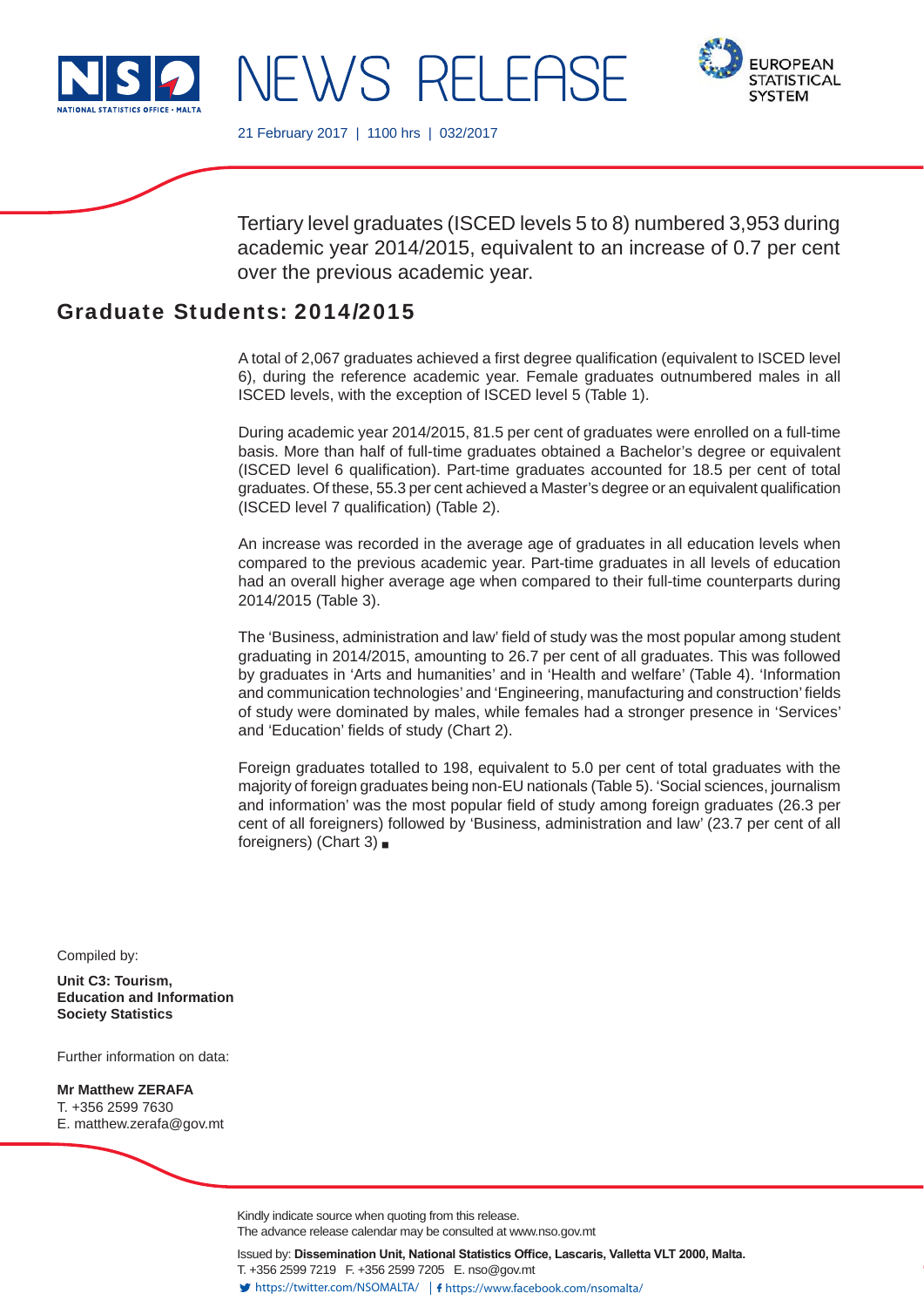| <b>ISCED 2011</b> | 2013/2014    | 2014/2015 | Change         | Percentage<br>change |
|-------------------|--------------|-----------|----------------|----------------------|
|                   |              |           | <b>Males</b>   |                      |
| <b>ISCED 5</b>    | 315          | 323       | 8              | 2.5                  |
| <b>ISCED 6</b>    | 930          | 913       | $-17$          | $-1.8$               |
| <b>ISCED7</b>     | 513          | 527       | 14             | 2.7                  |
| <b>ISCED 8</b>    | 16           | 14        | $-2$           | $-12.5$              |
| <b>Total</b>      | 1,774        | 1,777     | 3              | 0.2                  |
|                   |              |           | <b>Females</b> |                      |
| <b>ISCED 5</b>    | 274          | 278       | $\overline{4}$ | 1.5                  |
| <b>ISCED 6</b>    | 1,178        | 1,154     | $-24$          | $-2.0$               |
| <b>ISCED7</b>     | 692          | 728       | 36             | 5.2                  |
| <b>ISCED 8</b>    | 6            | 16        | 10             | 166.7                |
| <b>Total</b>      | 2,150        | 2,176     | 26             | $1.2$                |
|                   | <b>Total</b> |           |                |                      |
| <b>ISCED 5</b>    | 589          | 601       | 12             | 2.0                  |
| <b>ISCED 6</b>    | 2,108        | 2,067     | $-41$          | $-1.9$               |
| <b>ISCED 7</b>    | 1,205        | 1,255     | 50             | 4.1                  |
| <b>ISCED 8</b>    | 22           | 30        | 8              | 36.4                 |
| <b>Total</b>      | 3,924        | 3,953     | 29             | 0.7                  |

**Chart 1. Percentage distribution of graduates by sex and ISCED level: 2014/2015**

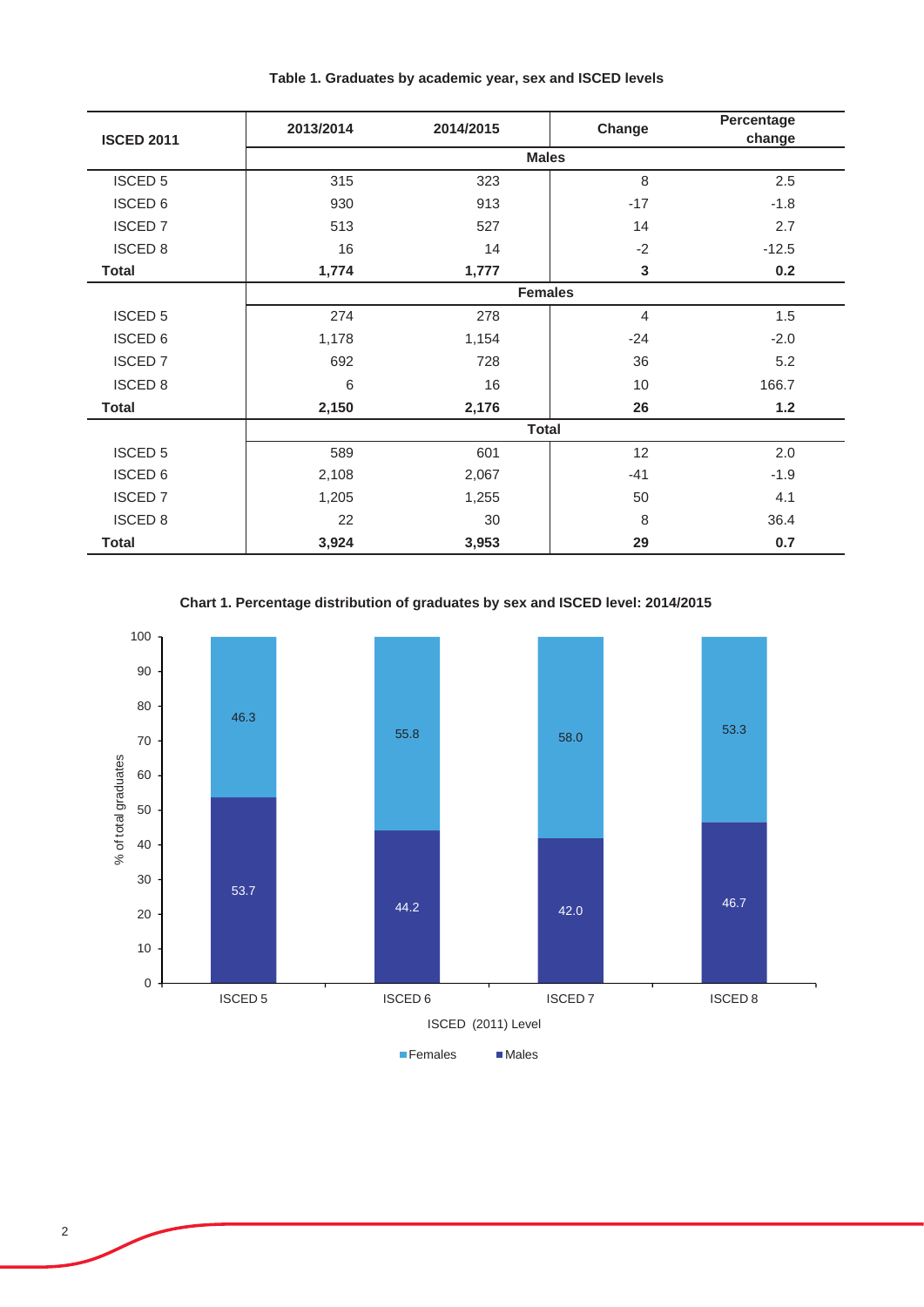| Table 2. Graduates by academic year, type of programme and ISCED levels |  |  |
|-------------------------------------------------------------------------|--|--|
|-------------------------------------------------------------------------|--|--|

| <b>ISCED 2011</b> | 2013/2014    | 2014/2015 | Change           | Percentage<br>change |
|-------------------|--------------|-----------|------------------|----------------------|
|                   |              |           | <b>Full-time</b> |                      |
| <b>ISCED 5</b>    | 482          | 484       | $\overline{2}$   | 0.4                  |
| <b>ISCED 6</b>    | 1,940        | 1,872     | $-68$            | $-3.5$               |
| <b>ISCED 7</b>    | 860          | 850       | $-10$            | $-1.2$               |
| <b>ISCED 8</b>    | 11           | 14        | 3                | 27.3                 |
| <b>Total</b>      | 3,293        | 3,220     | $-73$            | $-2.2$               |
|                   |              |           | <b>Part-time</b> |                      |
| <b>ISCED 5</b>    | 107          | 117       | 10               | 9.3                  |
| <b>ISCED 6</b>    | 168          | 195       | 27               | 16.1                 |
| <b>ISCED 7</b>    | 345          | 405       | 60               | 17.4                 |
| <b>ISCED 8</b>    | 11           | 16        | 5                | 45.5                 |
| <b>Total</b>      | 631          | 733       | 102              | 16.2                 |
|                   | <b>Total</b> |           |                  |                      |
| <b>ISCED 5</b>    | 589          | 601       | 12               | 2.0                  |
| <b>ISCED 6</b>    | 2,108        | 2,067     | $-41$            | $-1.9$               |
| <b>ISCED 7</b>    | 1,205        | 1,255     | 50               | 4.1                  |
| <b>ISCED 8</b>    | 22           | 30        | 8                | 36.4                 |
| <b>Total</b>      | 3,924        | 3,953     | 29               | 0.7                  |

**Table 3. Average age of graduates by academic year, type of programme and ISCED levels**

| <b>ISCED 2011</b> | 2013/2014 | 2014/2015        |
|-------------------|-----------|------------------|
|                   |           | <b>Full-time</b> |
| <b>ISCED 5</b>    | 22.0      | 22.2             |
| <b>ISCED 6</b>    | 22.3      | 22.3             |
| <b>ISCED 7</b>    | 25.1      | 25.4             |
| <b>ISCED 8</b>    | 30.0      | 32.7             |
|                   |           | Part-time        |
| <b>ISCED 5</b>    | 32.4      | 31.5             |
| <b>ISCED 6</b>    | 33.0      | 34.3             |
| <b>ISCED 7</b>    | 32.0      | 33.2             |
| <b>ISCED 8</b>    | 37.2      | 41.7             |
|                   |           | <b>Total</b>     |
| <b>ISCED 5</b>    | 23.9      | 24.0             |
| <b>ISCED 6</b>    | 23.1      | 23.4             |
| <b>ISCED 7</b>    | 27.1      | 27.9             |
| <b>ISCED 8</b>    | 33.6      | 37.5             |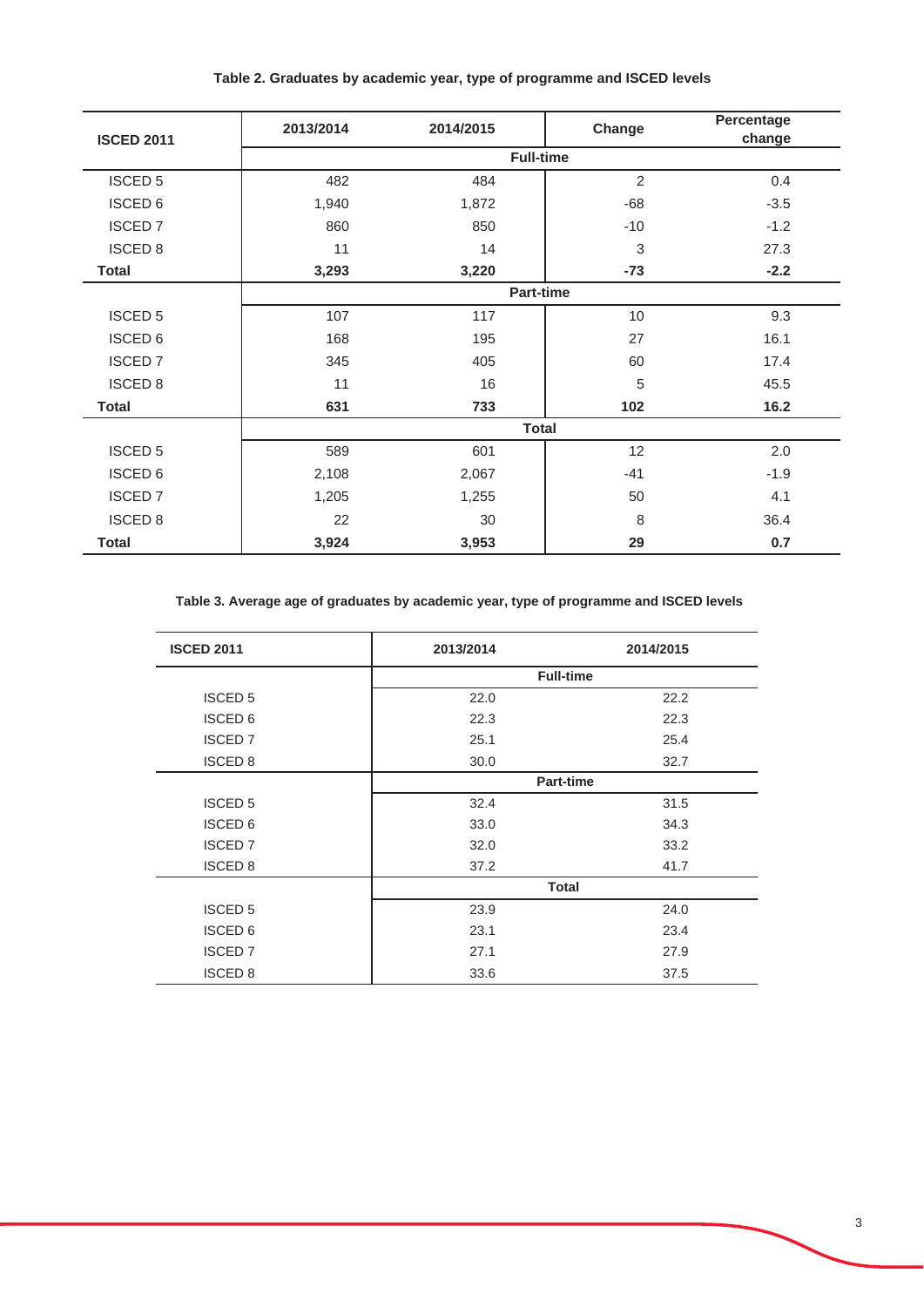## **Table 4. Distribution of graduates by ISCED levels and field of study**

| <b>ISCED 2011</b>                               | 5              | 6              |       | 8                        | Total | Percentage<br>distribution |
|-------------------------------------------------|----------------|----------------|-------|--------------------------|-------|----------------------------|
| Field of study                                  |                |                |       |                          |       |                            |
| Generic programmes and qualifications           | 52             | 9              |       |                          | 61    | 1.5                        |
| Education                                       |                | 354            | 77    |                          | 432   | 10.9                       |
| Arts and humanities                             | 98             | 245            | 166   | 4                        | 513   | 13.0                       |
| Social sciences, journalism and information     | 3              | 227            | 96    | 3                        | 329   | 8.3                        |
| Business, administration and law                | 199            | 331            | 523   |                          | 1,054 | 26.7                       |
| Natural sciences, mathematics and statistics    | 2              | 280            | 48    | 6                        | 336   | 8.5                        |
| Information and Communication Technologies      | 93             | 212            | 30    | $\overline{\phantom{a}}$ | 335   | 8.5                        |
| Engineering, manufacturing and construction     | 91             | 127            | 85    | 6                        | 309   | 7.8                        |
| Agriculture, forestry, fisheries and veterinary | $\overline{ }$ | $\overline{2}$ |       |                          | 9     | 0.2                        |
| Health and welfare                              | 32             | 245            | 227   | 9                        | 513   | 13.0                       |
| Services                                        | 24             | 35             | 3     |                          | 62    | 1.6                        |
| Total                                           | 601            | 2,067          | 1,255 | 30                       | 3,953 | 100.0                      |

**Chart 2. Percentage distribution of graduates\* by sex and field of study: 2014/2015**



Field of study

\*graduates in tertiary education comprising ISCED (2011) levels 5 to 8

j.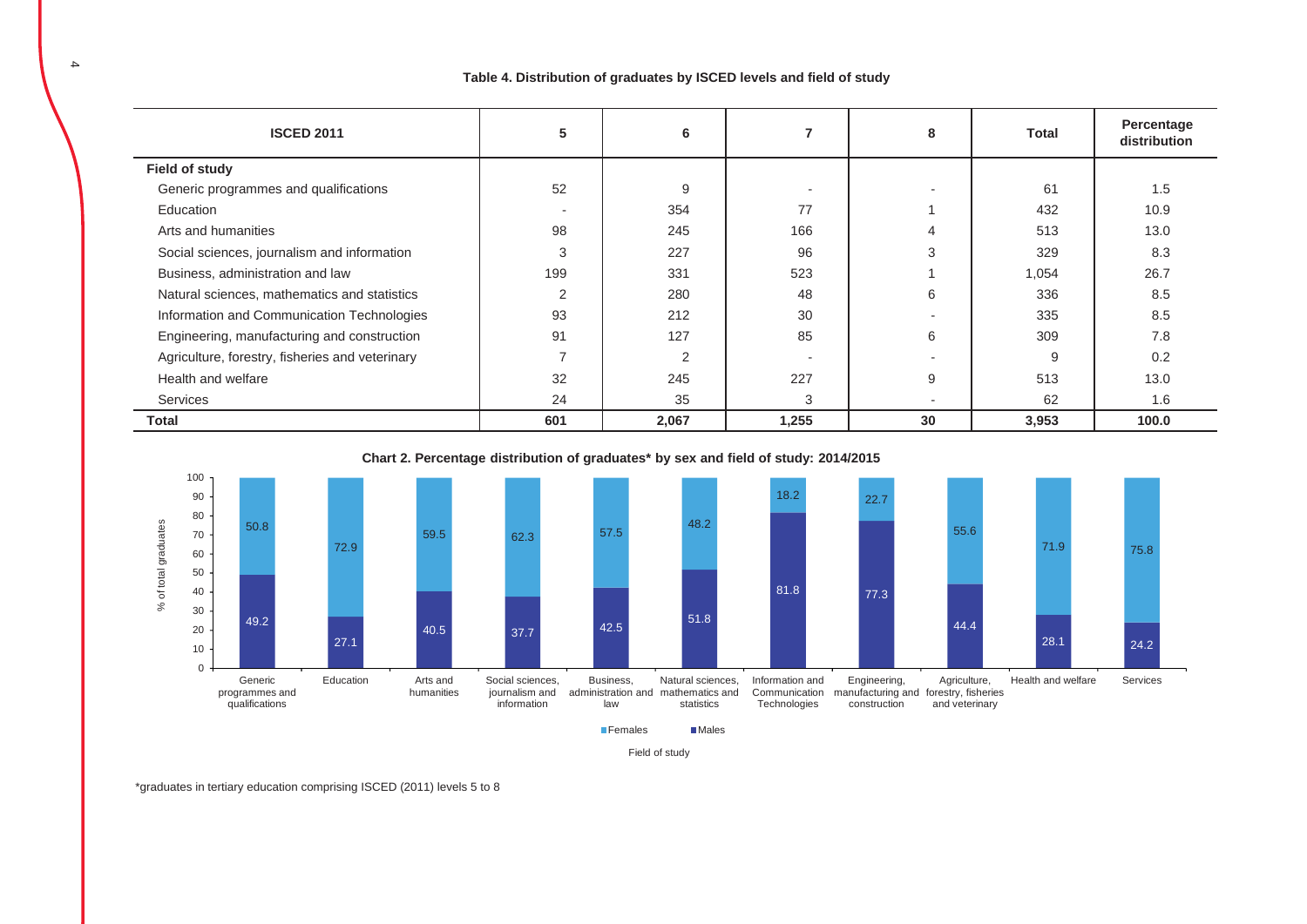# **Table 5. Graduates at the tertiary\* level by sex and country of origin: 2014/2015**

| <b>Country of origin</b>           | <b>Males</b>   | <b>Females</b> | <b>Total</b> |
|------------------------------------|----------------|----------------|--------------|
| Malta                              | 1,691          | 2,064          | 3,755        |
| United Kingdom                     | 7              | 9              | 16           |
| Germany                            | 7              | 8              | 15           |
| Kuwait                             | 10             | 3              | 13           |
| United States Of America           | 6              | 7              | 13           |
| Russia                             | $\overline{4}$ | 8              | 12           |
| Italy                              | 5              | 4              | 9            |
| <b>Bulgaria</b>                    | 4              | 3              | 7            |
| Nigeria                            | 4              | $\overline{2}$ | 6            |
| Other EU countries                 | 9              | 33             | 42           |
| Other non-EU countries             | 30             | 35             | 65           |
| <b>Total</b>                       | 1,777          | 2,176          | 3,953        |
| % of foreigners of total graduates | 4.8            | 5.1            | 5.0          |

\*tertiary education comprises ISCED (2011) levels 5 to 8